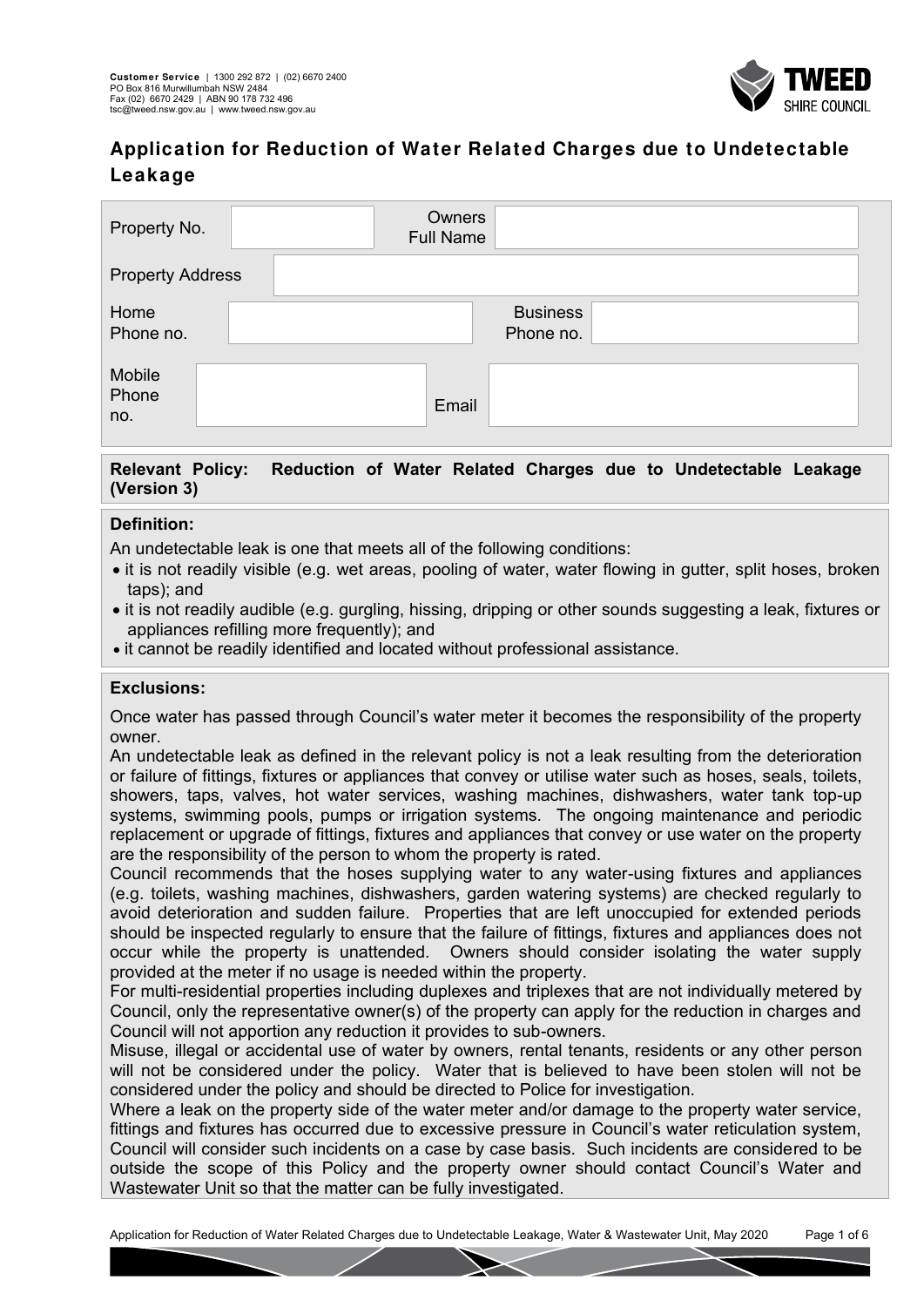#### **Maximum reduction in water related charges:**

Where an application meets the criteria specified below and the water usage for the affected billing period is in excess of the average consumption recorded at the subject property during the previous three (3) years, or since the current owner took ownership of the property, the consumption which is in excess of the average usage may be reduced by 75% for the affected billing period.

Sewer usage and liquid trade waste charges related to the excess water consumption may also be reduced by 75% for the affected billing period.

Council will not reimburse the applicant for the cost of locating leaks or repairs to an undetectable leak.

#### **In order for your application to be processed, ensure that all parts of the application have been completed and all required documentation is attached.**

#### **Conditions:**

Council will only consider varying water consumption accounts where **all** of the following conditions are met.

- a) The applicant(s) is (are) the recorded owner(s) of the property with the undetectable leak.
- b) The leak was undetectable as defined in the relevant policy.

| c) The leak was not due to the deterioration or failure of fittings, fixtures or appliances that |
|--------------------------------------------------------------------------------------------------|
| convey or utilise water such as hoses, seals, toilets, showers, taps, valves, hot water          |
| services, washing machines, dishwashers, water tank top-up systems, swimming pools,              |
| pumps or irrigation systems.                                                                     |

d) A statement is provided with details of the problem, how and when it was discovered, how it was rectified and the date of repairs. The statement must demonstrate that the owner(s) was (were) proactive in attending to the leak.

e) Please choose either Option 1 or Option 2:

#### Option 1

A copy is provided of the invoice for the repairs on the undetectable leak carried out by a licensed plumber. The plumber's invoice must show the plumber's license number, the nature of the repairs and confirming in their opinion the water loss was not readily visible or detectable in the privately owned service pipes.

#### Option 2

Where the leak was repaired by the applicant, a Statutory Declaration must be made. The Statutory Declaration must include a statement of the problem and must be signed by both, the applicant and an authorized person such as a JP.

- f) Metered water consumption is in excess of the average consumption recorded at the property during the previous three (3) years or since the current owner took ownership of the property if this is less than three (3) years;
- g) The application is received within sixty (60) days of the issue date of the affected water account.
- h) The adjustment of water related charges meets the Entitlement Conditions outlined in the relevant policy.

Application for Reduction of Water Related Charges due to Undetectable Leakage, Water & Wastewater Unit, May 2020 Page 2 of 6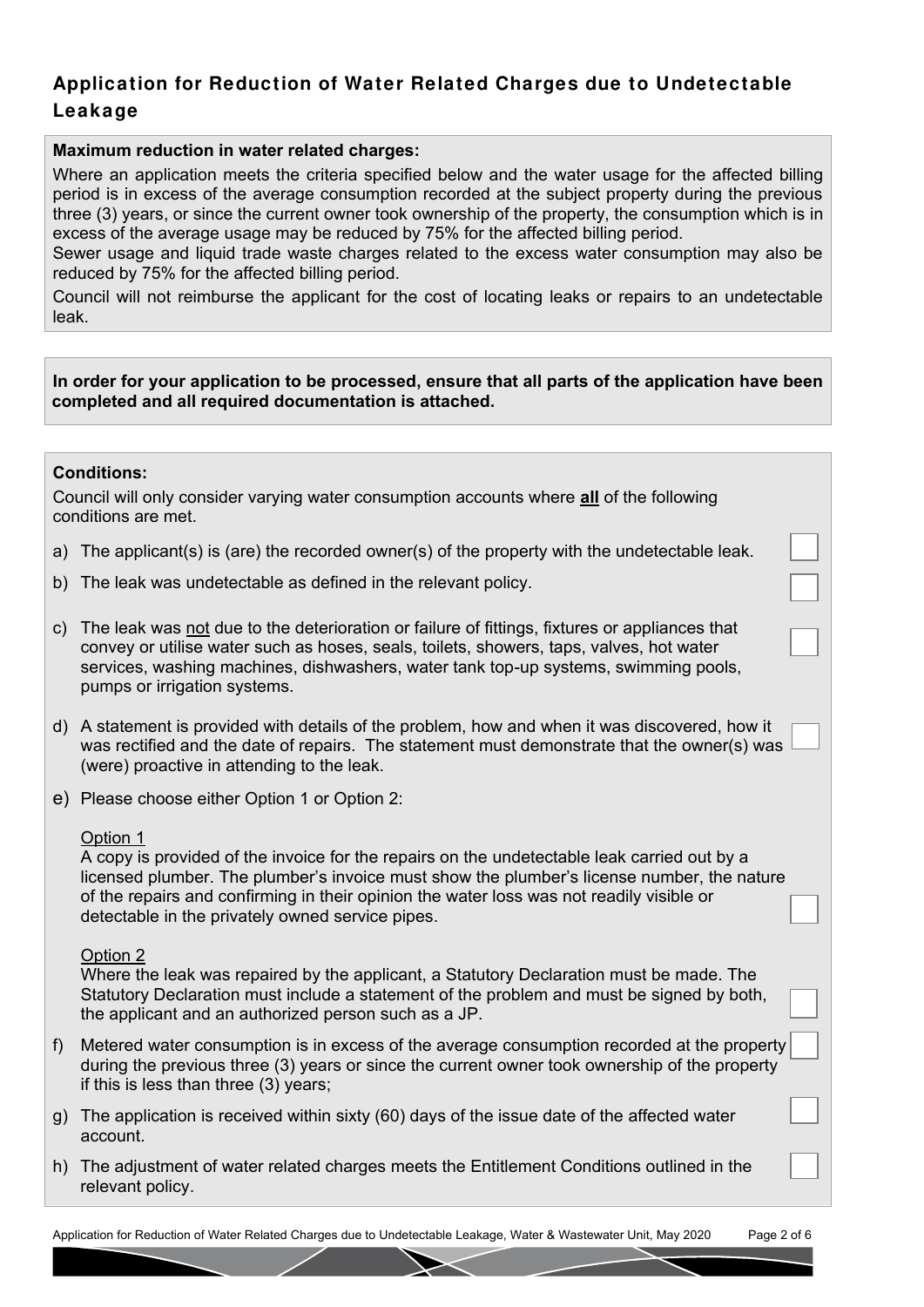### **Option 1 – Statement with Details of the Problem:**

Only complete this section if the undetectable leak was repaired by a licensed plumber and the plumber's invoice is submitted with this application as proof of the undetectable leak.

Provide a statement of the problem below. The statement must be signed by the applicant.

The statement should describe:

- the undetectable leak and why it was undetectable
- where the leak occurred and how it was discovered
- how the leak was rectified or repaired and by whom
- the date of repairs
- the billing period/s affected by the water leak

| Signature: |  |
|------------|--|
|            |  |
|            |  |
| Date:      |  |
|            |  |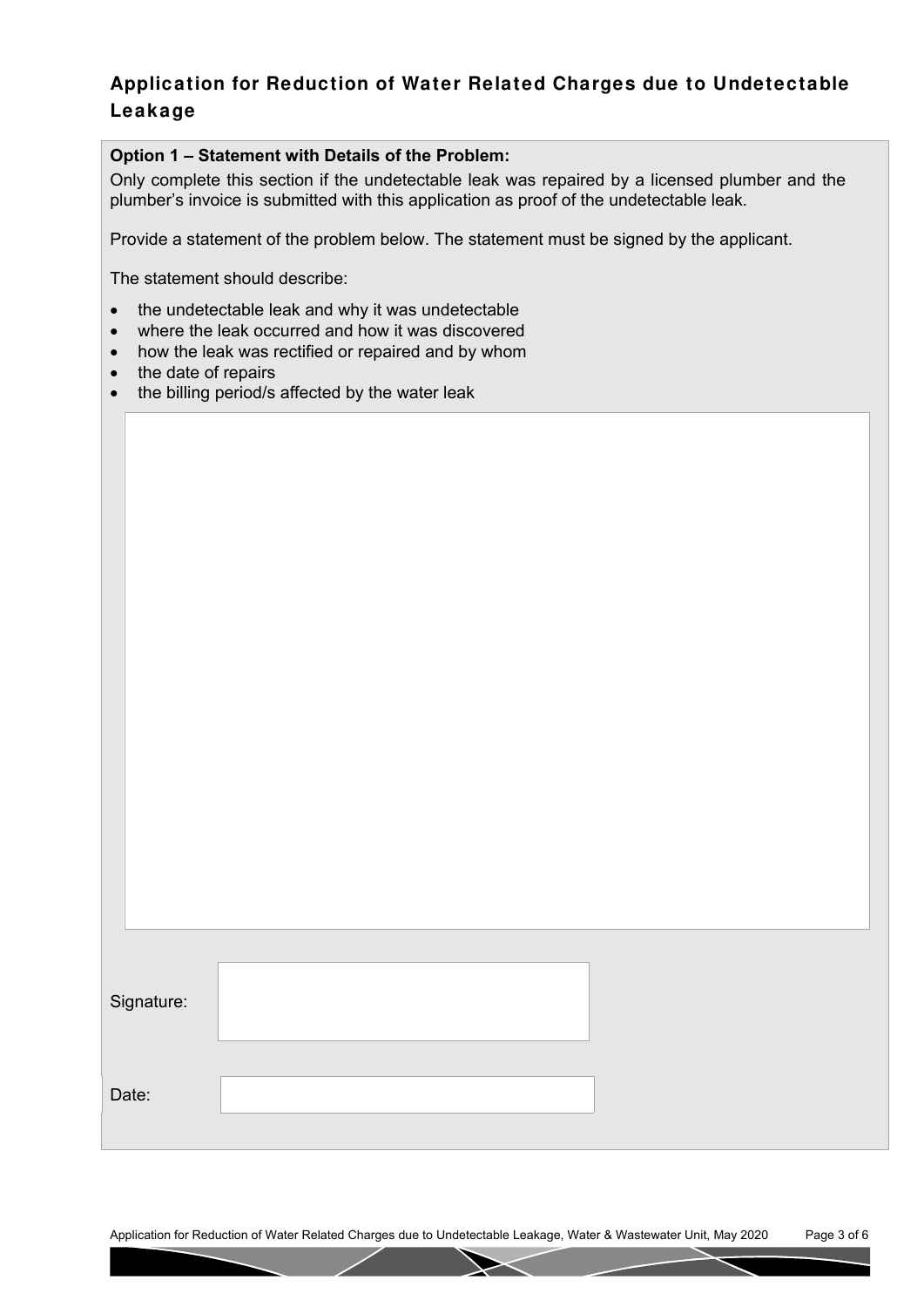### **Option 2 - Statutory Declaration:**

The Statutory Declaration is only required where the repair of the undetectable leak was not carried out by a licensed plumber and/or the plumber's invoice cannot be provided as proof of the undetectable leak.

Please complete the Statutory Declaration below:

- the undetectable leak and why it was undetectable
- where the leak occurred and how it was discovered
- how the leak was rectified or repaired and by whom
- the date of repairs
- the billing period/s affected by the water leak

Note that a person who intentionally makes a false statement in a Statutory Declaration is guilty of an offence under Section 11 of the Statutory Declaration Act 1959.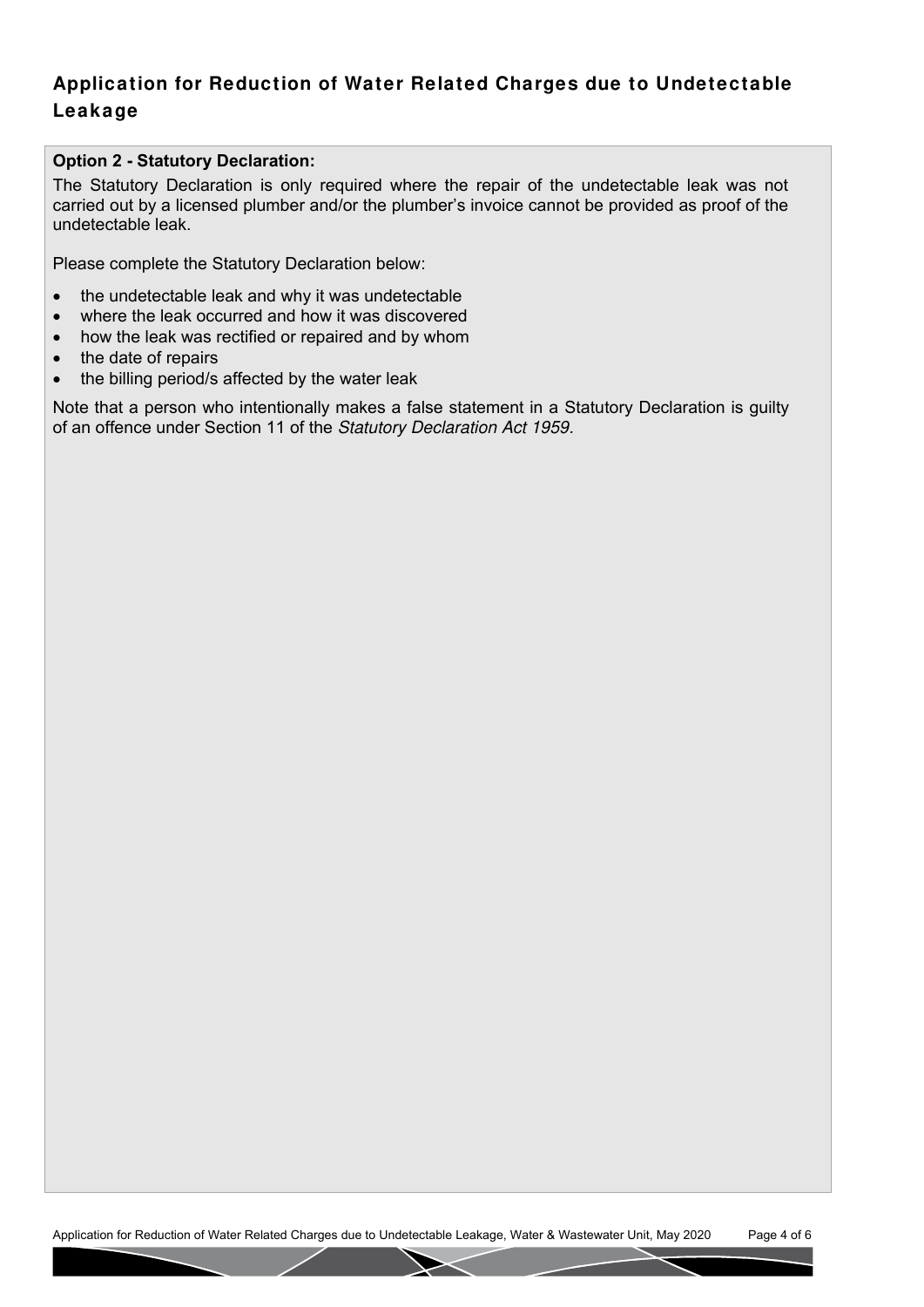### **Statutory Declaration:**

| L                 |                                                                                          |  |  |  |                    |  |  |  |
|-------------------|------------------------------------------------------------------------------------------|--|--|--|--------------------|--|--|--|
| Postal<br>Address |                                                                                          |  |  |  |                    |  |  |  |
| Occupation        |                                                                                          |  |  |  | Date of<br>Repairs |  |  |  |
|                   | make the following declaration under the Statutory Declarations Act 1959, in relation to |  |  |  |                    |  |  |  |
|                   | property address                                                                         |  |  |  |                    |  |  |  |
|                   |                                                                                          |  |  |  |                    |  |  |  |
|                   |                                                                                          |  |  |  |                    |  |  |  |
|                   |                                                                                          |  |  |  |                    |  |  |  |
|                   |                                                                                          |  |  |  |                    |  |  |  |
|                   |                                                                                          |  |  |  |                    |  |  |  |
|                   |                                                                                          |  |  |  |                    |  |  |  |
|                   |                                                                                          |  |  |  |                    |  |  |  |
|                   |                                                                                          |  |  |  |                    |  |  |  |
|                   |                                                                                          |  |  |  |                    |  |  |  |
|                   |                                                                                          |  |  |  |                    |  |  |  |
|                   |                                                                                          |  |  |  |                    |  |  |  |
|                   |                                                                                          |  |  |  |                    |  |  |  |
|                   |                                                                                          |  |  |  |                    |  |  |  |
|                   |                                                                                          |  |  |  |                    |  |  |  |
|                   |                                                                                          |  |  |  |                    |  |  |  |
|                   |                                                                                          |  |  |  |                    |  |  |  |
|                   |                                                                                          |  |  |  |                    |  |  |  |